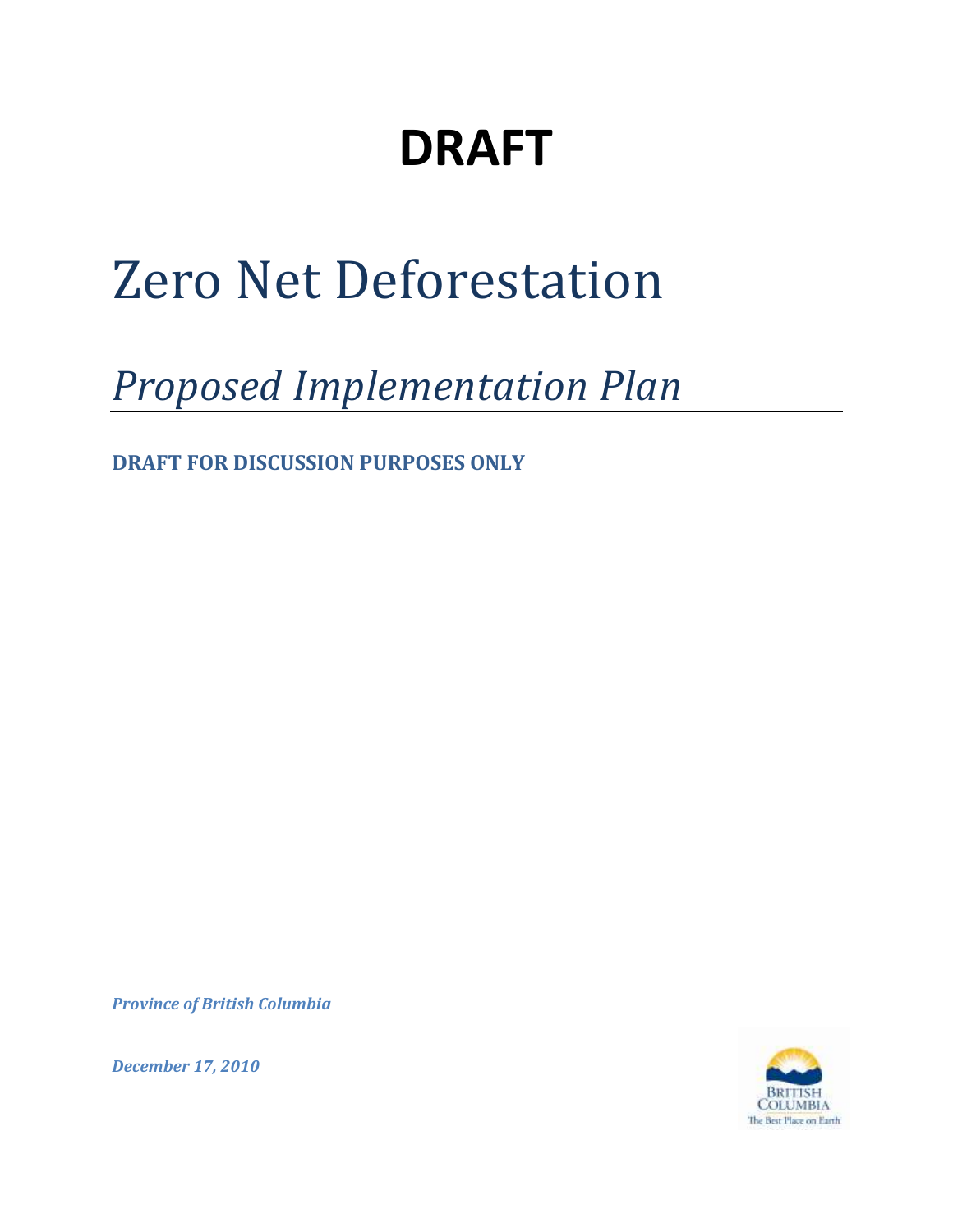

**Figure 1.** Area deforested in British Columbia in 2008, by sector.

**Source:** Canadian Forest Service and Ministry of Environment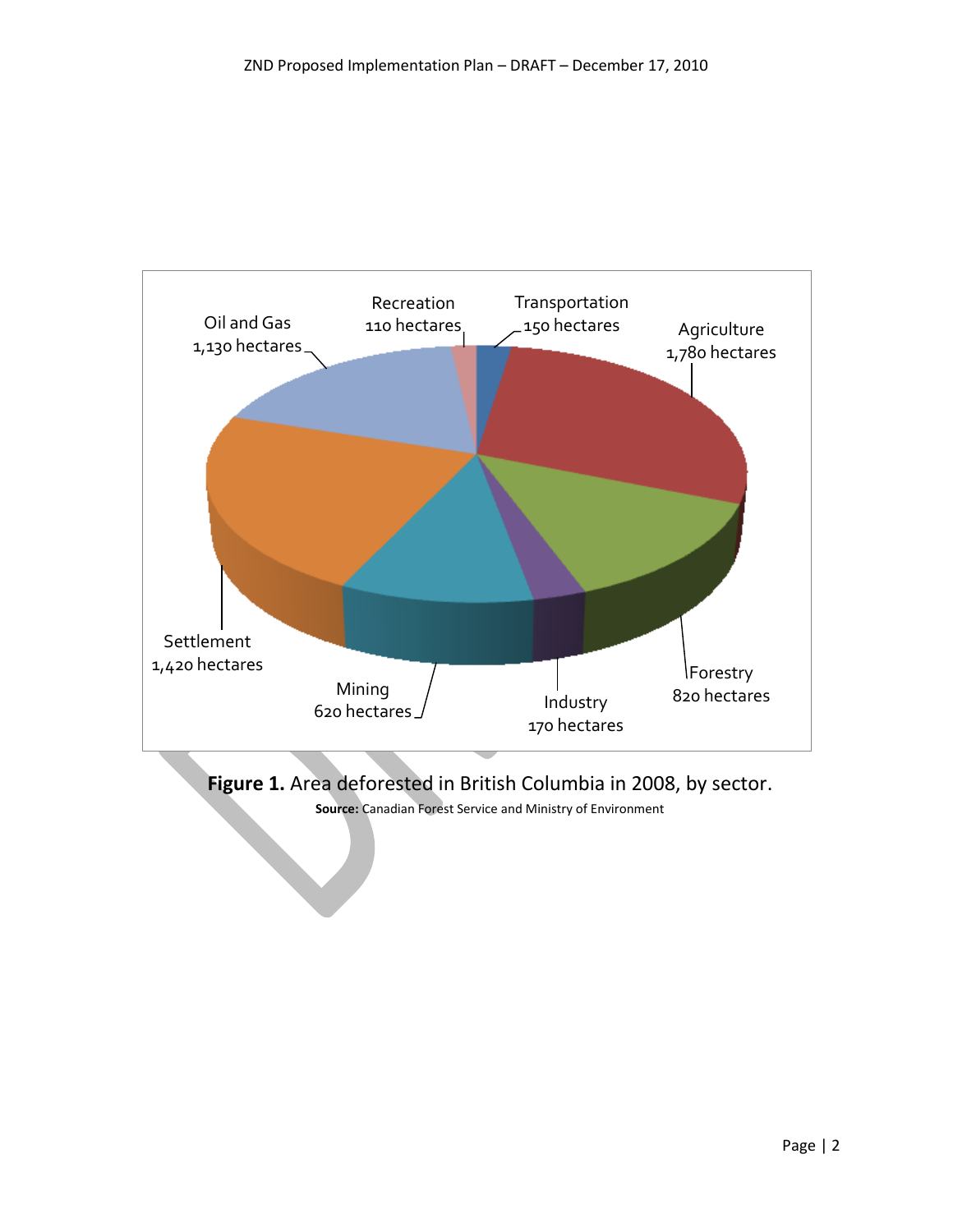## **Introduction**

 $\overline{a}$ 

The Province of British Columbia has set a goal to be one of the first jurisdictions in the world to achieve zero net deforestation (ZND). This supports the province's goal of reducing greenhouse gas emissions.

This draft implementation plan presents overall objectives, guiding principles, approaches and proposed actions to meet the ZND objective.

Deforestation occurs when a forest is permanently cleared for another land use.<sup>1</sup> ZND is defined as the area of deforestation being equal to or less than the area of afforestation. Afforestation is planting trees or seeding to change land use from non-forest to forest.

The *Zero Net Deforestation Act* was passed on May 6, 2010. The Act states British Columbia's goal to achieve ZND by 2015 and requires government to report on related progress, actions and plans. The ZND Act applies to all land in B.C., including First Nations, federal and private lands.<sup>2</sup> It also provides regulation making powers for defining relevant terms such as "forest land." The Ministry of Forests, Mines and Lands is accountable for the *ZND Act*. Ten other agencies and their clients are involved in implementing ZND.

Developing an implementation plan by the spring of 2011 is the next step to achieve ZND. This draft is based upon feedback gathered over the summer of 2010 from ZND stakeholders.<sup>3</sup>

This document has been prepared for discussion purposes only. All actions contained within are presented solely as proposed or potential actions. Suggestions for changes or additions to the document, especially the proposed actions, are welcome (including input from stakeholders who were not actively involved during the summer of 2010).

Stakeholders are being asked to review this draft and to make suggestions to help design a final implementation plan. Comments should be emailed to  $znd@gov.bc.ca$  by January 24, 2011.

 $1$  Deforestation is defined as human-induced change from forest to non-forest. A change in land cover alone, such as timber harvesting followed by reforestation, is not considered deforestation as there is no loss of forest area. A change in land use zoning, e.g., from managed forest to residential, without removal of trees is also not considered deforestation.

 $^2$  An estimated 60% of the areas deforested in 2008 were Crown land, and 40% were private land.

 $3$  Provincial agencies, communities, sector associations and industry were invited to attend public engagement sessions and to make written submissions. A feedback summary and a compilation of written submissions from ZND stakeholders are available at **[www.for.gov.bc.ca/hfp/znd.](http://www.for.gov.bc.ca/hfp/znd)** Engagement of First Nations in the development of ZND policy is being pursued separately.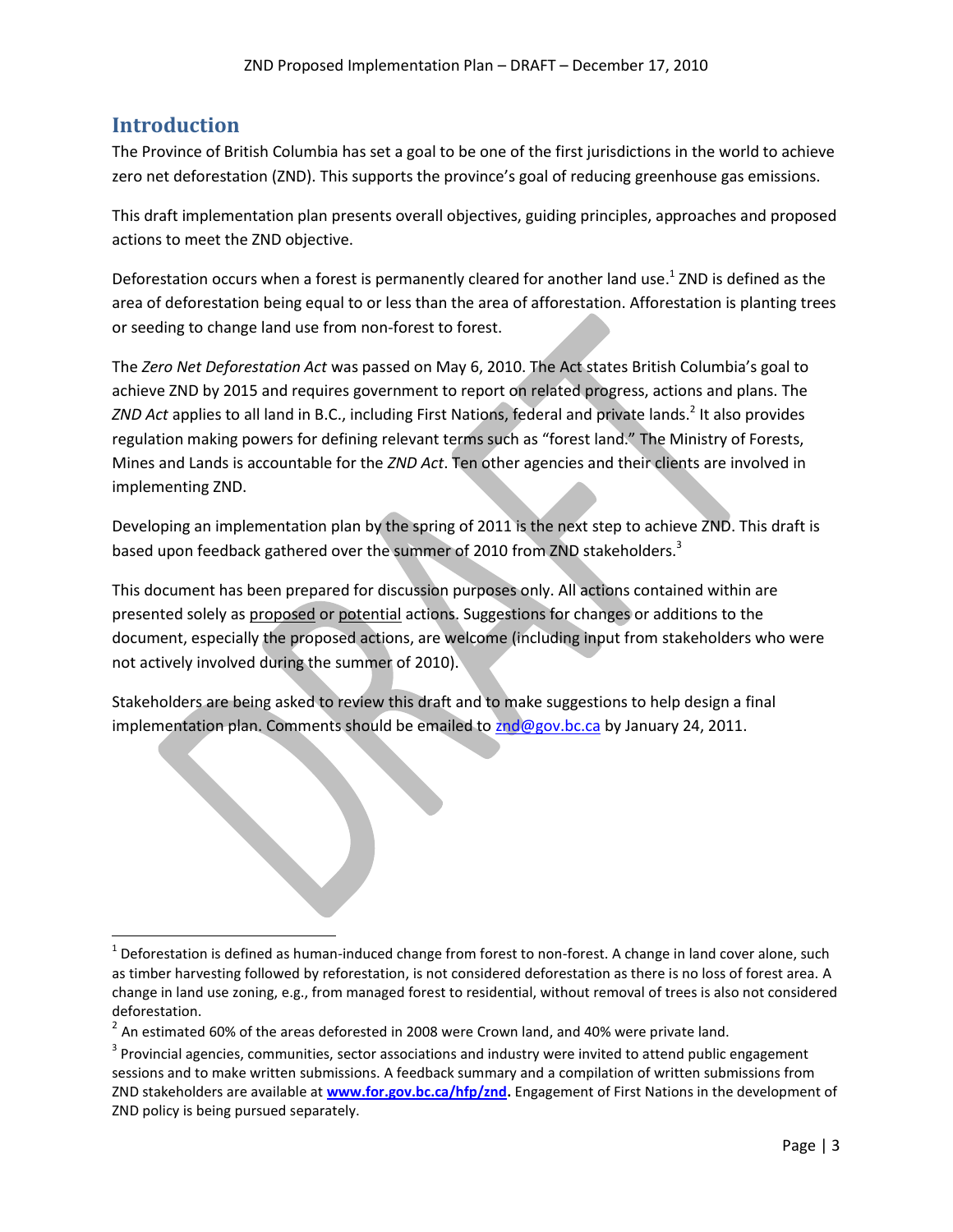## **Objectives**

 $\overline{\phantom{a}}$ 

This draft implementation plan is intended to address the following circumstances and government decisions.

- 1. Deforestation is the result of actions in **several economic sectors.** Figure 1 shows that agriculture, settlement, oil and gas development, forest roads, and mining were the leading sectors causing deforestation in 2008.
	- *Objective: Influence how economic and social development interacts with the land base, so that ZND is achieved without undermining economic development.*
- 2. The *ZND Act* is part of a suite of **legislation to address climate change**. 4 This includes the *[Greenhouse Gas Reduction Targets Act](http://www.bclaws.ca/EPLibraries/bclaws_new/document/ID/freeside/00_07042_01#section1)* 2007 (*GGRTA*), which sets the goals of reducing B.C.'s greenhouse gas (GHG) emissions 33% by 2020 and 80% by 2050, relative to 2007 emissions. Deforestation contributes almost 5% of these emissions.
	- *Objective: Reduce GHG emissions, alongside the area-based target for ZND.*
- 3. The *ZND Act* provides no regulatory powers or funding mechanisms to require action by the citizens of British Columbia. It relies on **voluntary action based on awareness and incentives**.
	- *Objective: Use information and incentives to encourage voluntary action and changes in behaviour.*
- 4. Zero net deforestation can be achieved through a combination of **avoiding** deforestation, **minimizing** the area of deforestation, and **balancing deforestation** by creating areas of new forest.
	- *Objective: Identify the best mix of these three actions to achieve ZND.*
- 5. The *ZND Act* requires government to **report on progress, actions and plans**.
	- *Objective: Identify ways to meet this requirement efficiently and effectively.*
- 6. The Speech from the Throne in 2008 promised that the government "*will pursue a goal of zero net deforestation. It will work with First Nations, industry and communities to put that goal into law by 2010 and establish a viable strategy for realizing that vision by 2015."*
	- *Objective: Address, wherever possible, the various concerns raised by stakeholders, and incorporate constructive ideas into a ZND work plan.*

<sup>&</sup>lt;sup>4</sup> See<http://www.env.gov.bc.ca/cas/legislation/index.html> for the Ministry of Environment's climate change legislation. Other legislation, regulations and policies managed by other ministries also address climate change issues directly and indirectly. The Ministry of Forests, Mines and Lands' *ZND Act* is one example.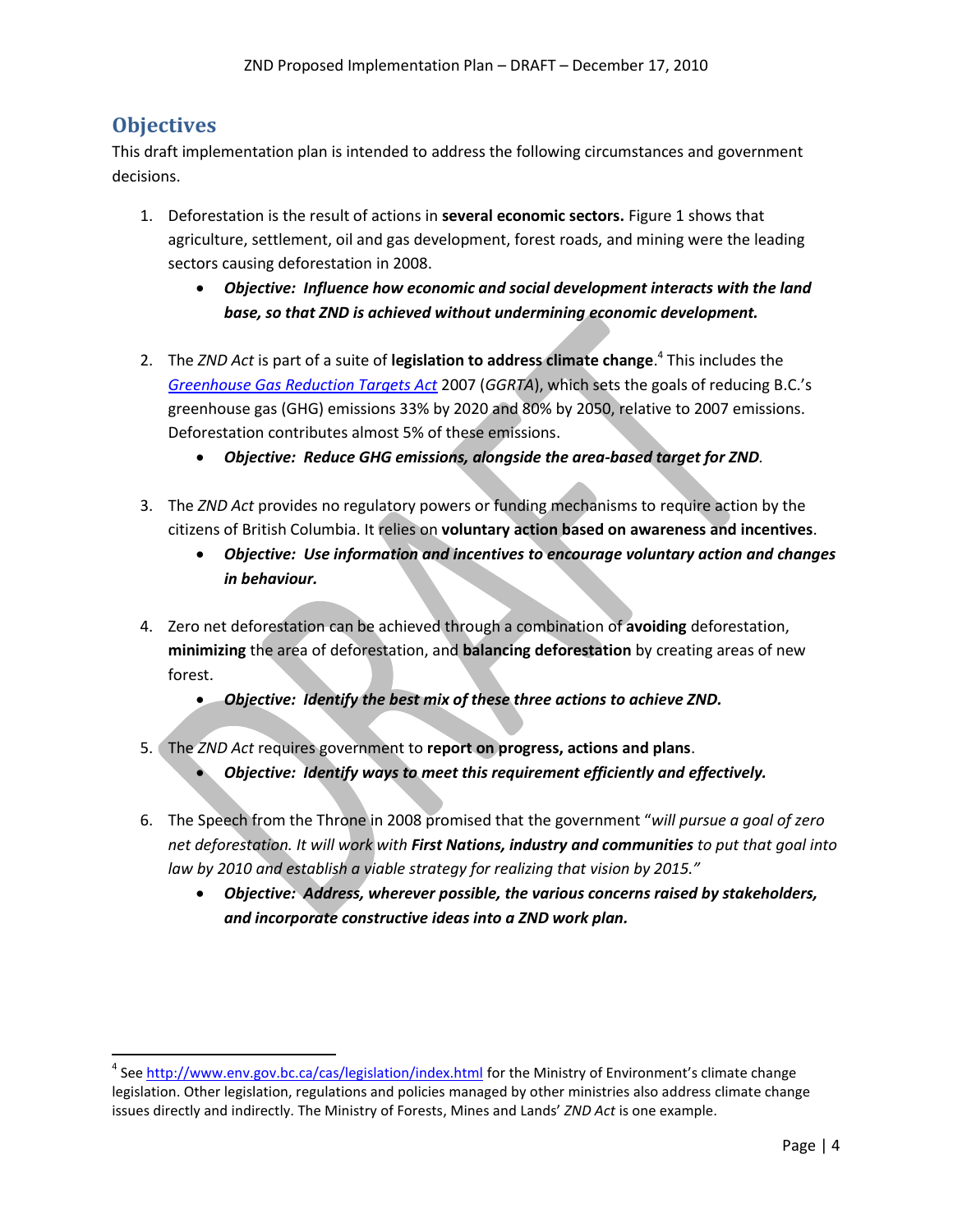## **Guiding Principles**

The following principles guided the preparation of this draft implementation plan and will also guide its implementation. They are in large part drawn from stakeholder feedback.

- **1. Keep the implementation plan simple, clear, and action-oriented.**
- **2. Promote collaboration, shared understanding and collective endorsement of the plan.**
- **3. Avoid unintended consequences.**
- **4. Promote voluntary action.**
- **5. Those who deforest may or may not be the ones who afforest.**
- **6. Keep it low-cost and cost-effective for all ZND partners.**
- **7. Respect private property rights, including rights of tenure holders.**
- **8. Use an integrated, whole-systems approach.**
- **9. Ensure ecologically appropriate afforestation.**
- **10. Count land reclaimed to a forest condition as afforestation.**
- **11. Avoid negative impacts on the agriculture sector and the Agricultural Land Reserve.**
- **12. Link to existing work by local governments, such as under the Climate Action Charter.**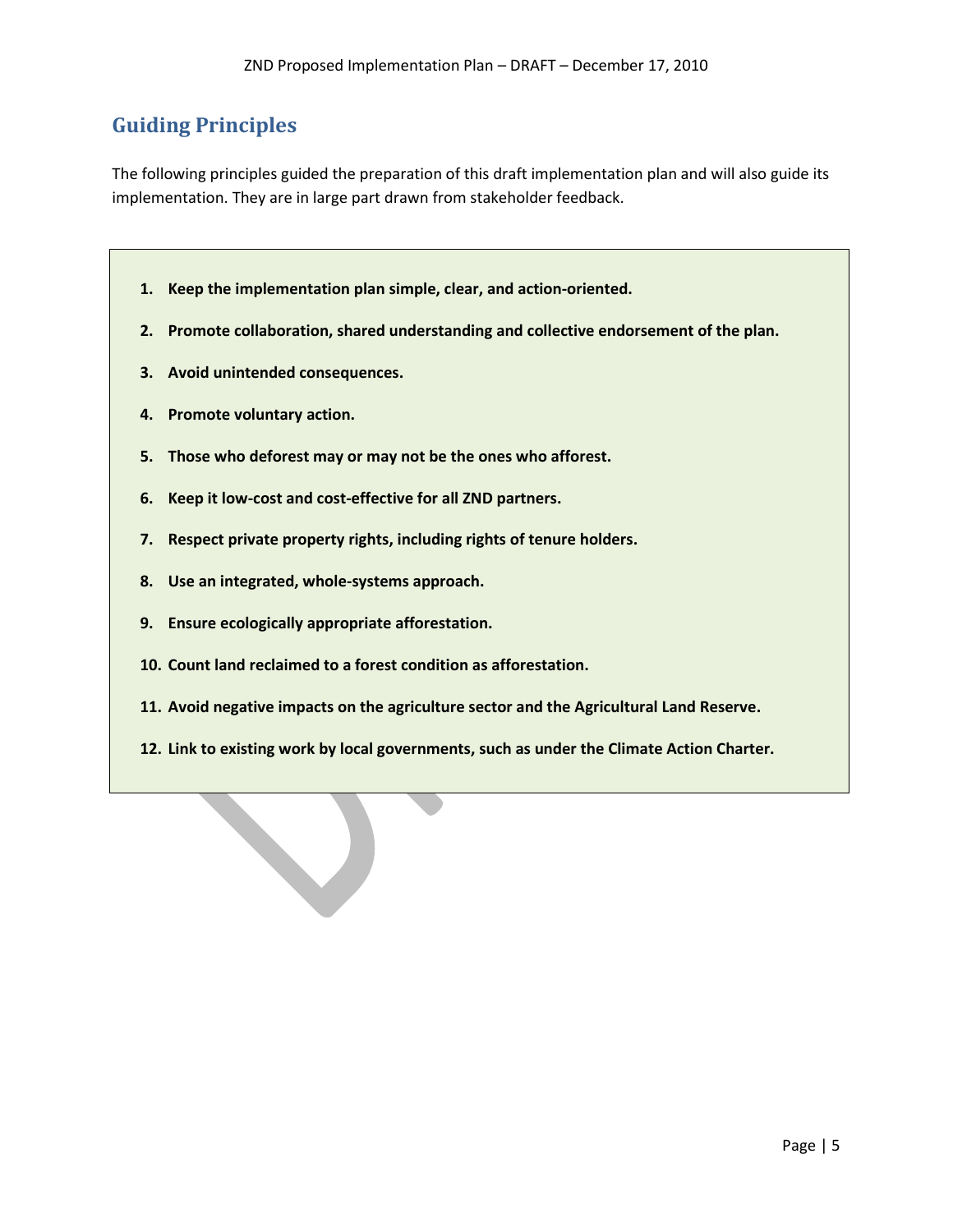## **Approaches**

The following proposed approaches are expected to help achieve ZND.

#### *Provincial Government Leadership*

- 1. It is proposed that the Provincial government could achieve ZND on an area basis for **Public Sector Organizations** (PSOs) that deforest more than 100 hectares in a year in their operations. 5
- 2. It is proposed that provincial government agencies could integrate and support achievement of ZND in their **policies and programs**.

#### *Local Government Support for ZND*

3. It is proposed that local governments could integrate and support achievement of ZND in their initiatives for **climate action and green communities**.

#### *Sector Support for ZND*

4. It is proposed that sector organizations could make reasonable efforts to **investigate and support opportunities** for their members to help achieve ZND, in cooperation with Provincial government agencies.

#### *Partner Support for ZND*

- 5. It is proposed that all ZND partners could contribute in ways that make sense for them, based on available **opportunities**.
- 6. It is proposed that all ZND partners could make efforts to reduce net deforestation by managing all land with **integration of all interests** that respect the land's characteristics and potential.
- 7. It is proposed that all ZND partners could seek first to avoid and minimize deforestation, in preference to mitigating deforestation with afforestation, because of the resulting **immediate benefit** of avoided **greenhouse gas emissions.**
- 8. It is proposed that all ZND partners could support and encourage actions to achieve ZND in their **communications**.

#### *Related Considerations*

l

9. It is proposed that **ecological restoration of grasslands** and open forests be continued, given the ecological benefits of these actions.

<sup>&</sup>lt;sup>5</sup> PSOs are defined in the *[Greenhouse Gas Reduction Targets Act](http://www.bclaws.ca/EPLibraries/bclaws_new/document/ID/freeside/00_07042_01#section1)* as the Provincial government, including most Crown corporations and organizations for which the government is financially accountable.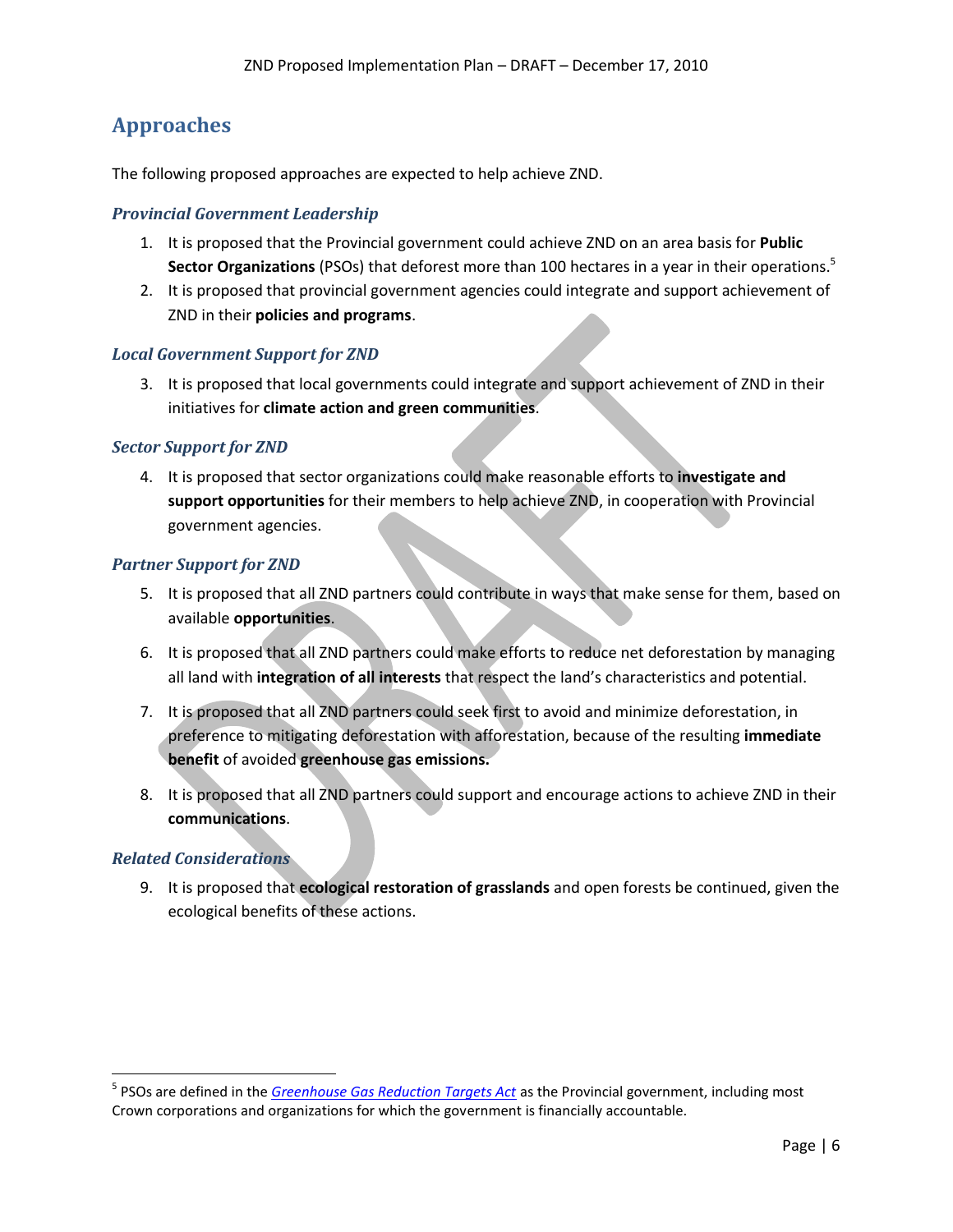## **Proposed Actions**

A list of proposed actions (projects) to help achieve ZND is provided in Table 1. During the engagement process in the summer of 2010, all of these actions were supported by one or more stakeholders. **Suggestions for all these actions, and potential additional actions, are welcome.**

The first six actions are already underway. The others may be undertaken, pending final decisions. The leader and partners for each action have not been confirmed in all cases, and may be changed. Staff and budgets for these actions remain to be determined.

For each proposed action, the table provides: an identifying number; a description, with key words **bolded**; the organization proposed as leader (**underlined**) and proposed partners; and dates for starting and completion.

#### **Note: More detailed descriptions of the proposed actions are available on request.**

**Allen** 

| No. | <b>Proposed Action</b> | <b>Proposed</b><br><b>Leader &amp; Partners</b> | <b>Start Date and</b><br><b>Completion</b> |
|-----|------------------------|-------------------------------------------------|--------------------------------------------|

### **Table 1.** Proposed ZND Actions.

#### *Near-Term Actions to be Completed by March 2011*

| 1. | Review relevant policies in other jurisdictions to see<br>what might be usable in B.C.                         | <b>MFML</b>                               | Underway |
|----|----------------------------------------------------------------------------------------------------------------|-------------------------------------------|----------|
| 2. | Review property tax treatment for private forest land as<br>it pertains to ZND.                                | <b>MFML, BCAA,</b><br>Ministry of Finance | Underway |
| 3. | Assess opportunities to develop "quick wins" to be<br>announced with the Implementation Plan in Spring 2011.   | <b>MFML</b>                               | Underway |
| 4. | Clarify that the ZND Act, regulation and policy do not<br>affect the additionality of carbon offset projects.  | <b>MOE, MFML</b>                          | Underway |
| 5. | Develop a carbon offset protocol for avoided<br>deforestation and afforestation.                               | MOE, MFML, Pacific<br>Carbon Trust, MARR  | Underway |
| 6. | Prepare a regulation to bring ZND Act into force, define<br>relevant terms and specify reporting requirements. | <b>MFML</b>                               | Underway |

#### *Provincial Government Leadership*

| l 7. | Roll out implementation plan and announce champions.                                            | <b>PAB. MFML</b>                    | Feb 2011 - Mar 2011 |
|------|-------------------------------------------------------------------------------------------------|-------------------------------------|---------------------|
| - 8. | Propose a plan to achieve ZND for <b>Public Sector</b><br><b>Organization (PSO) operations.</b> | <b>PSOs</b> (collectively),<br>MFML | Apr 2011 - Dec 2015 |

#### *General Support*

| 9. | Prepare and distribute a list of areas suitable for           |                          |                     |
|----|---------------------------------------------------------------|--------------------------|---------------------|
|    | afforestation, to assist interested ZND partners. Provide     | <b>MFML, AGRI, MNRO,</b> |                     |
|    | responses regarding potential conflicts with                  | MOE, ALC, BCCA,          | Dec 2010 - Dec 2011 |
|    | environmental policies and agriculture values.                | <b>GCCBC</b>             |                     |
|    | <b>Consult</b> with relevant stakeholders and tenure holders. |                          |                     |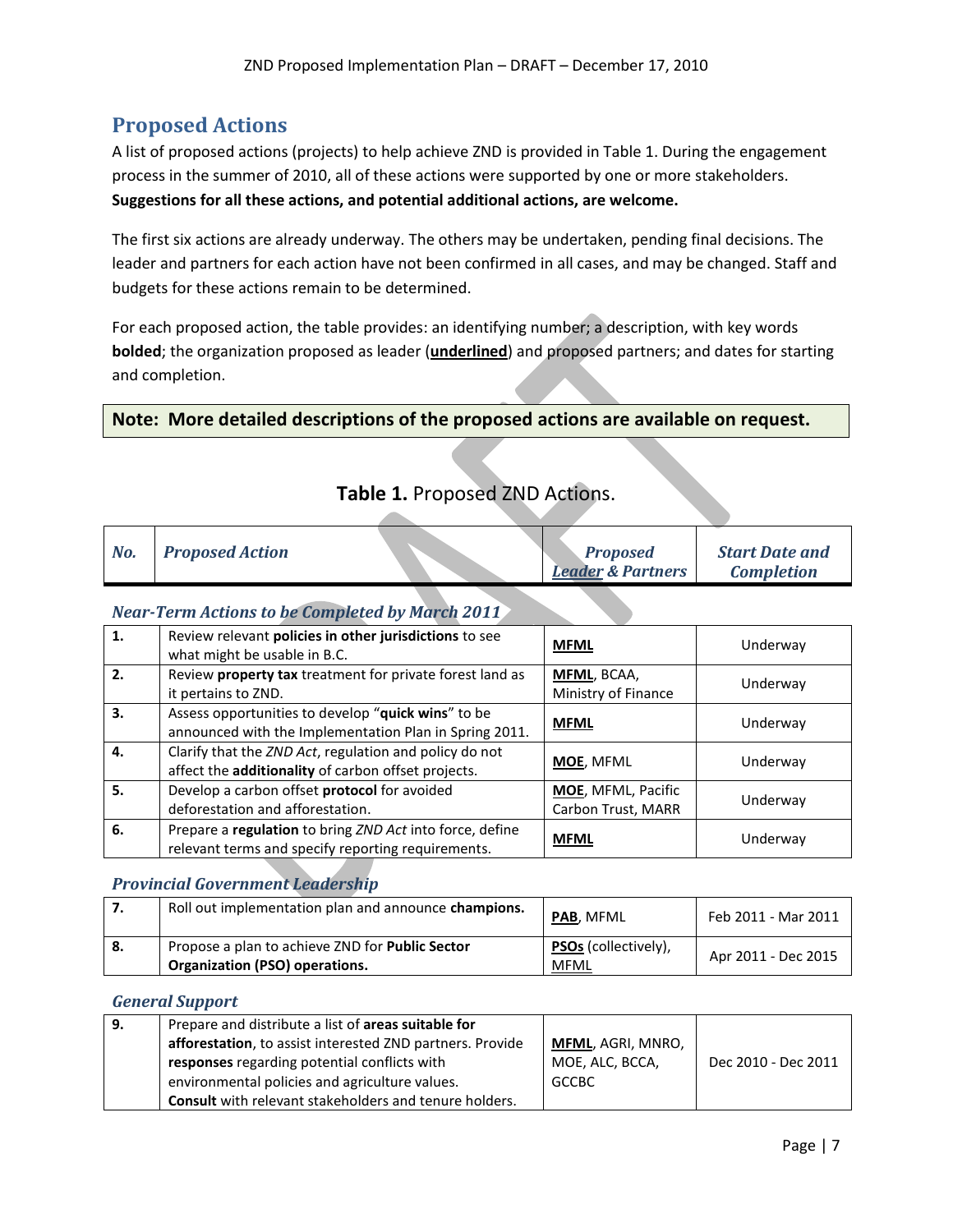| 10. | Develop and distribute simplified GHG estimates for<br>deforestation and afforestation.                                                                                                                                                                                                         | MOE, MFML                                                                     | Apr 2011 - Dec 2011 |
|-----|-------------------------------------------------------------------------------------------------------------------------------------------------------------------------------------------------------------------------------------------------------------------------------------------------|-------------------------------------------------------------------------------|---------------------|
| 11. | Provide oversight of afforestation to ensure quality and<br>ecological suitability.                                                                                                                                                                                                             | <b>MFML, MNRO</b>                                                             | Jan 2011 - ongoing  |
| 12. | Demonstrate ZND with successful working examples<br>(models) for various sectors.                                                                                                                                                                                                               | <b>MFML, PAB, PSOS,</b><br>FFESC, stakeholder<br>organizations                | Apr 2011 - Sep 2011 |
| 13. | Prepare and distribute information and sector-specific<br>brochures with examples, best practices, costs, benefits<br>and existing incentives.                                                                                                                                                  | MFML, PAB, other<br>ministries, BC Hydro,<br>stakeholder<br>organizations     | Apr 2011 - Dec 2011 |
| 14. | Create an inventory of deforestation by region, land<br>ownership and sector to track progress for reporting.<br>Compile data on avoided deforestation, sectoral shares<br>and government's share. Consider how to encourage<br>reporting to government. Consult with relevant<br>stakeholders. | MFML,<br>other ministries,<br>BCCA, BC Hydro,<br>stakeholder<br>organizations | Apr 2011 - Dec 2012 |
| 15. | Create an inventory of afforestation by region, land<br>ownership and sector to track progress for reporting.<br><b>Consult</b> with relevant stakeholders. Consider how to<br>encourage reporting to government.                                                                               | MFML,<br>other ministries,<br>BCCA, BC Hydro,<br>stakeholder<br>organizations | Apr 2011 - Dec 2012 |
| 16. | Compile ZND actions and plans for the reports required<br>under the ZND Act.                                                                                                                                                                                                                    | <b>MFML, PSOs,</b><br>stakeholder<br>organizations                            | Jul 2012 - Apr 2013 |
| 17. | Prepare government's ZND reports as required under the<br>ZND Act, including net deforestation by sector.                                                                                                                                                                                       | <b>MFML, PAB, PSOs,</b><br>stakeholder<br>organizations                       | Jan 2013 - Jun 2013 |

### *Agriculture Sector*

| 18. | Identify opportunities for policy changes and incentives,<br>to reduce deforestation.                             | AGRI, BCCA, BCAC                                              | Apr 2011 - Dec 2011 |
|-----|-------------------------------------------------------------------------------------------------------------------|---------------------------------------------------------------|---------------------|
| 19. | Ensure that ALC Act and policies provide for protection of<br>agricultural land from inappropriate afforestation. | ALC, AGRI                                                     | Apr 2011 - ongoing  |
| 20. | Promote avoided deforestation and afforestation where<br>suitable on ranches and farms.                           | AGRI, MCSCD, local<br>governments, UBCM,<br>FBCWA, BCCA, BCAC | Apr 2011 - ongoing  |
| 21. | Distribute information about ZND opportunities to<br>members.                                                     | <b>BCCA, BCAC, AGRI</b>                                       | Apr 2011 - ongoing  |

## *Settlement Sector*

| 22. | Identify opportunities for policy changes and incentives, | <b>MCSCD</b> , AGRI,     |                     |
|-----|-----------------------------------------------------------|--------------------------|---------------------|
|     | to reduce net deforestation, as part of the Green         | MFML, MNRO, MOE,         | Apr 2011 - Dec 2011 |
|     | Communities program.                                      | MOTI, UBCM               |                     |
| 23. | Promote information and best practices examples for       | MCSCD, AGRI,             |                     |
|     | achieving ZND.                                            | MFML, MNRO, MOE,         | Apr 2011 - ongoing  |
|     |                                                           | MOTI, UBCM               |                     |
| 24. | Promote balancing of deforestation for development with   | <b>Green Communities</b> |                     |
|     | afforestation.                                            | (UBCM, MCSCD),           |                     |
|     |                                                           | AGRI, MFML, MNRO,        | Apr 2011 - ongoing  |
|     |                                                           | MOE, MOTI,               |                     |
|     |                                                           | <b>BC Nature</b>         |                     |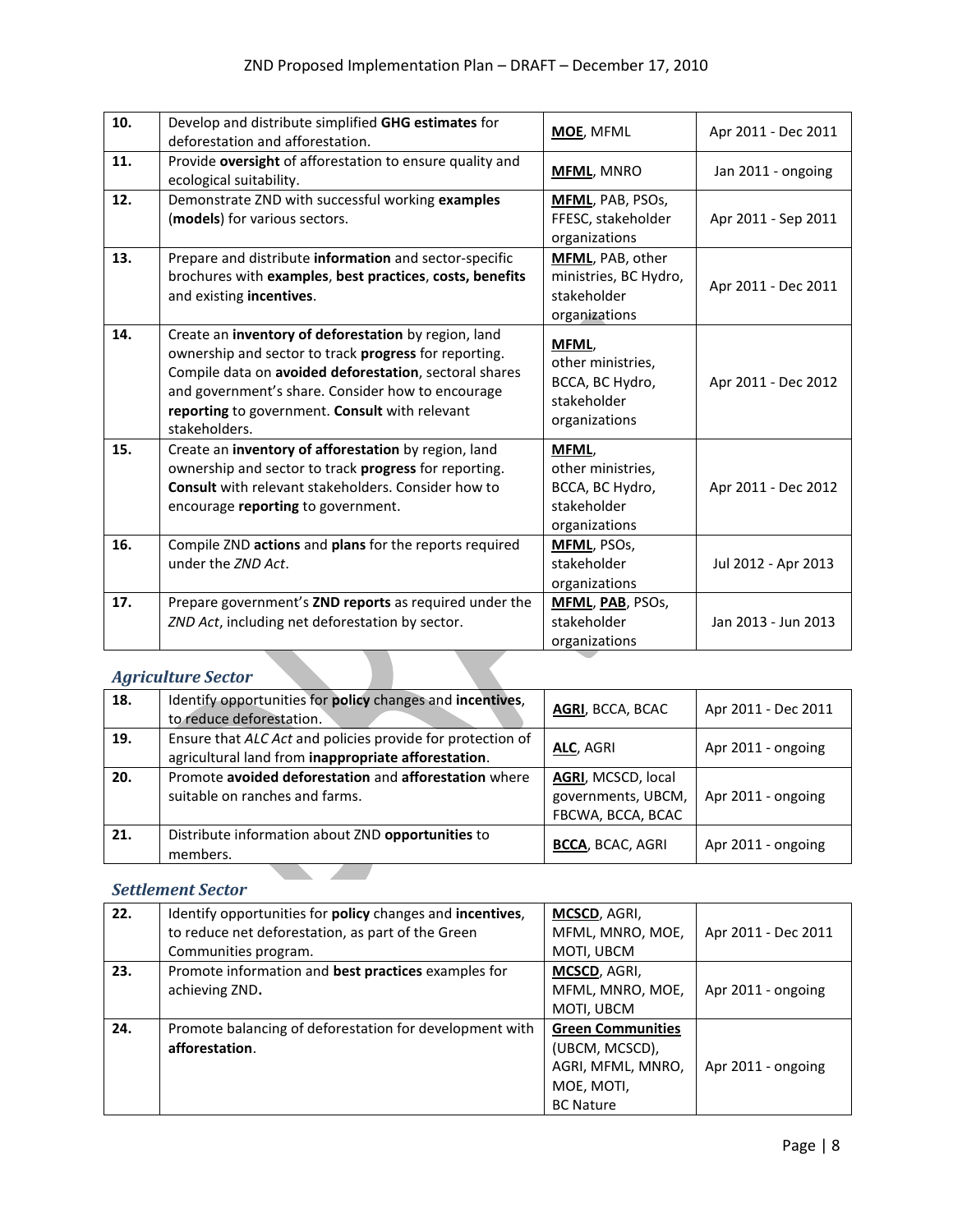#### *Oil and Gas Sector*

| 25. | Examine how to minimize deforestation with coordinated<br>roads and corridors.                 | <b>ENER, CAPP, Oil and</b><br><b>Gas Commission</b> | Apr 2011 - Dec 2011 |
|-----|------------------------------------------------------------------------------------------------|-----------------------------------------------------|---------------------|
| 26. | Promote balancing of deforestation for gas lines and well<br>sites with <b>afforestation</b> . | <b>CAPP, ENER, Oil and</b><br><b>Gas Commission</b> | Apr 2011 - ongoing  |

#### *Forestry Sector*

| 27. | Identify opportunities for policy changes and incentives,<br>to reduce deforestation, including further limiting land<br>deletions from <b>Provincial Forests</b> .                                                                                         | <b>MFML, MNRO,</b><br>ABCFP, CFPA, COFI                                                                            | Apr 2011 - Dec 2011 |
|-----|-------------------------------------------------------------------------------------------------------------------------------------------------------------------------------------------------------------------------------------------------------------|--------------------------------------------------------------------------------------------------------------------|---------------------|
| 28. | Examine how to minimize deforestation for roads,<br>including: multi-use roads; changes to road density, road<br>standards, and related appraisals for road costs; and<br>consideration of safety hazards. Consult with companies<br>and safety committees. | MFML, MNRO,<br>MOTI, MCSCD, ENER,<br>ABCFP, BCBC, BC<br>Hydro, CAPP, Clean<br>Energy BC, CFPA,<br>COFI, MABC, UBCM | Apr 2011 - Dec 2011 |
| 29. | Promote balancing of deforestation for major roads and<br>landings with afforestation.                                                                                                                                                                      | <b>COFI</b> , ABCFP, CFPA,<br>MFML (BC Timber<br>Sales)                                                            | Apr 2011 - ongoing  |

#### *Mining Sector*

| 30. | Identify opportunities for policy changes and incentives,<br>to reduce deforestation.                                                                         | <b>MFML, MNRO</b>                 | Apr 2011 - Dec 2011 |
|-----|---------------------------------------------------------------------------------------------------------------------------------------------------------------|-----------------------------------|---------------------|
| 31. | Examine changes to road standards that balance<br>potential impacts on safety hazards and wildfire hazards<br>with the opportunity to minimize deforestation. | <b>MFML, MABC, MOTI</b>           | Apr 2011 - Dec 2011 |
| 32. | Promote balancing of deforestation for major mines with<br>afforestation.                                                                                     | <b>MABC, MFML,</b><br><b>MNRO</b> | Apr 2011 - ongoing  |

#### *Industry (Electricity and Other) Sectors*

| 33. | <sup>1</sup> Examine opportunities for multi-use roads and corridors, | MNRO, BC Hydro, | Apr 2011 - Dec 2011 |
|-----|-----------------------------------------------------------------------|-----------------|---------------------|
|     | to reduce deforestation.                                              | Clean Energy BC |                     |

**College** 

#### *Transportation Sector*

| 34. | Examine opportunities to reduce deforestation and<br>increase afforestation around highways. | <b>MOTI</b> . MFML. MNRO | Apr 2011 - Dec 2011 |
|-----|----------------------------------------------------------------------------------------------|--------------------------|---------------------|
|     |                                                                                              |                          |                     |

#### *Recreation Sector*

| 35. | Examine opportunities for policy changes and incentives,<br>to reduce deforestation related to tenures, development<br>and <b>roads</b> . | <b>MNRO, MTTI, COTA,</b><br>CWSAA       | Apr 2011 - Dec 2011 |
|-----|-------------------------------------------------------------------------------------------------------------------------------------------|-----------------------------------------|---------------------|
| 36. | Promote balancing of deforestation for recreation<br>developments with afforestation.                                                     | <u>COTA, CWSAA,</u><br>MNRO, MTTI, MFML | Apr 2011 - ongoing  |

The understanding and collaboration of stakeholders in all these sectors will help British Columbia achieve ZND through voluntary actions and changes in behaviour, based on awareness and incentives. This will also help achieve the provincial targets to reduce greenhouse gas emissions.

**Please submit comments on this draft implementation plan to [znd@gov.bc.ca](file://PAPER/TNIEMANN$/PROFILE/Desktop/znd@gov.bc.ca) by January 24, 2011.**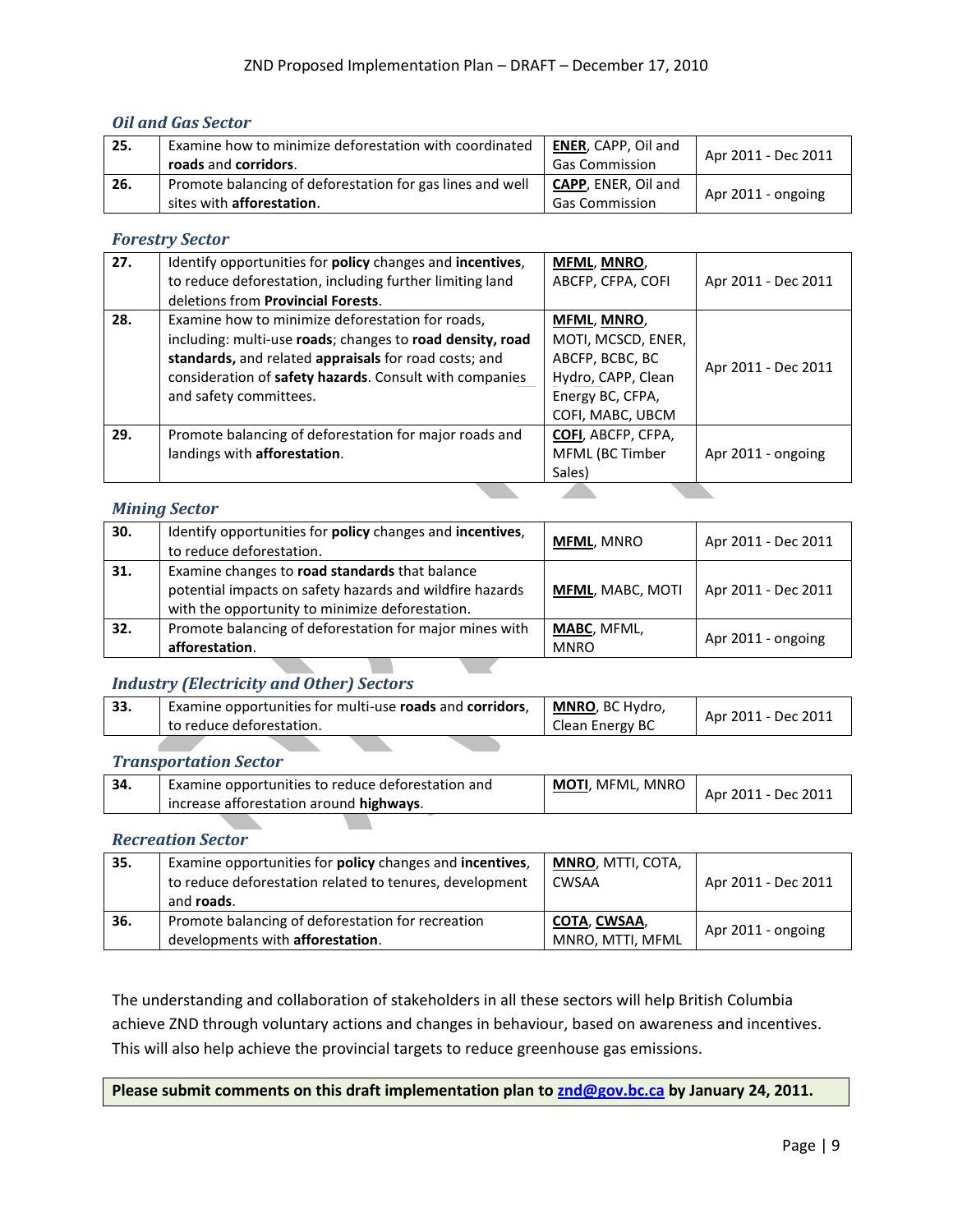## **Abbreviations and Acronyms**

| ABCFP        | Association of British Columbia Forest Professionals       |  |
|--------------|------------------------------------------------------------|--|
| <b>AGRI</b>  | Ministry of Agriculture                                    |  |
| ALC          | <b>Agricultural Land Commission</b>                        |  |
| <b>ALR</b>   | <b>Agricultural Land Reserve</b>                           |  |
| <b>BCAC</b>  | British Columbia Agriculture Council                       |  |
| <b>BCBC</b>  | <b>Business Council of British Columbia</b>                |  |
| <b>BCCA</b>  | British Columbia Cattlemen's Association                   |  |
| <b>CAPP</b>  | <b>Canadian Association of Petroleum Producers</b>         |  |
| <b>CFPA</b>  | <b>Coast Forest Products Association</b>                   |  |
| <b>COFI</b>  | <b>Council of Forest Industries</b>                        |  |
| COTA         | <b>Council of Tourism Associations of British Columbia</b> |  |
| <b>CWSAA</b> | Canada West Ski Area Association                           |  |
| <b>ENER</b>  | Ministry of Energy                                         |  |
| <b>FBCWA</b> | <b>Federation of British Columbia Woodlot Associations</b> |  |
| <b>FFESC</b> | Future Forest Ecosystems Scientific Council                |  |
| <b>GCCBC</b> | <b>Grasslands Conservation Council of British Columbia</b> |  |
| GGRTA        | <b>Greenhouse Gas Reduction Targets Act</b>                |  |
| <b>MABC</b>  | Mining Association of British Columbia                     |  |
| <b>MARR</b>  | Ministry of Aboriginal Relations and Reconciliation        |  |
| <b>MCSCD</b> | Ministry of Community, Sport and Cultural Development      |  |
| <b>MFML</b>  | Ministry of Forests, Mines and Lands                       |  |
| <b>MNRO</b>  | Ministry of Natural Resource Operations                    |  |
| <b>MOE</b>   | Ministry of Environment                                    |  |
| <b>MOTI</b>  | Ministry of Transportation and Infrastructure              |  |
| MTTI         | Ministry of Tourism, Trade and Investment                  |  |
| <b>UBCM</b>  | Union of British Columbia Municipalities                   |  |
| ZND          | zero net deforestation                                     |  |